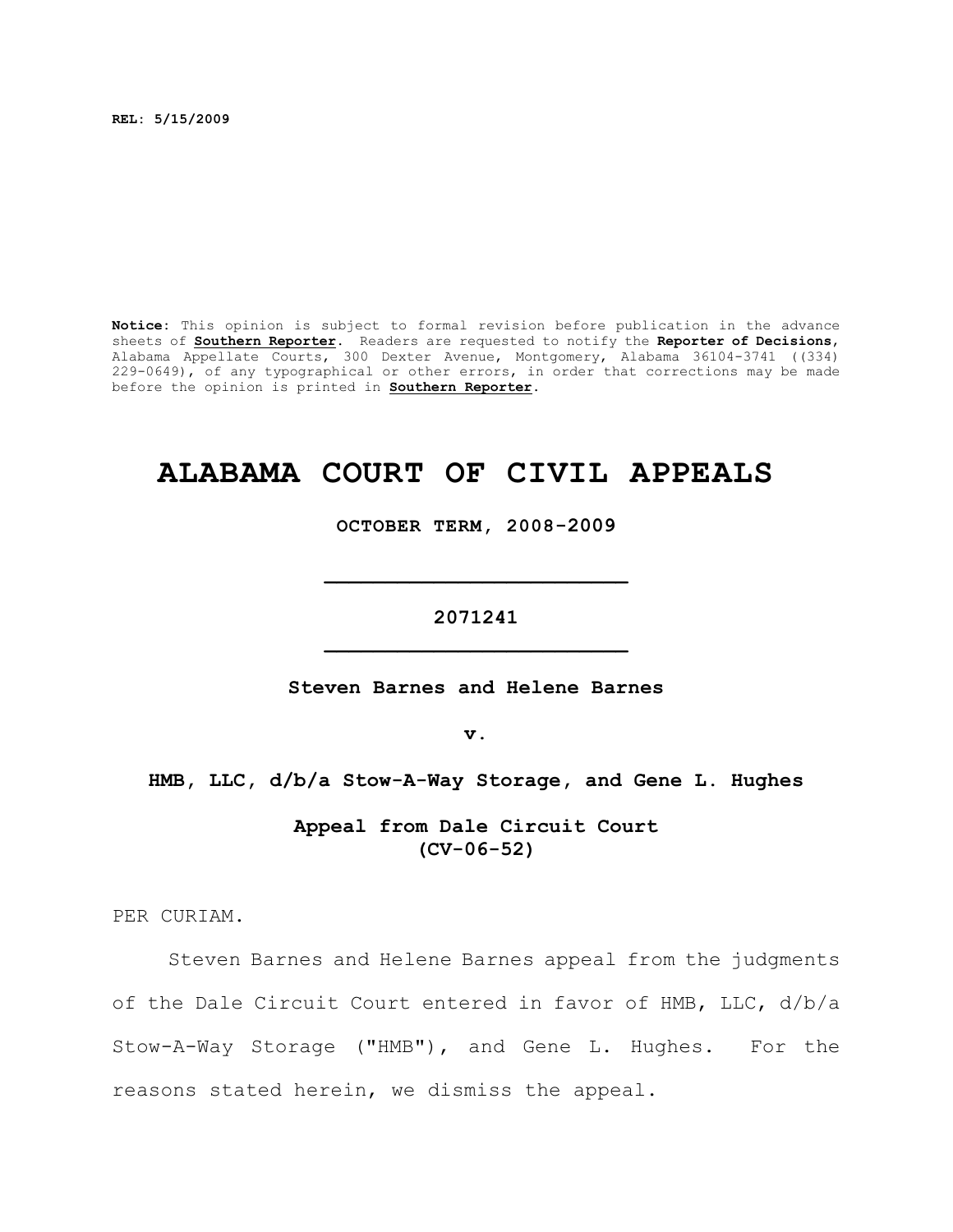In March 2006, the Barneses sued HMB and Hughes. They alleged that in 2002 Steven had entered into a rental agreement with HMB pursuant to which Steven had rented a storage unit from HMB in which to store his and Helene's personal property. They alleged that in 2004, despite the fact that Steven was current in making rental payments under the agreement, HMB and Hughes, without notice to the Barneses, sold the Barneses' personal property that had been stored in the storage unit. The Barneses' complaint asserted claims of conversion, intentional infliction of emotional distress, breach of contract, and breach of implied warranty.

In September 2007, HMB and Hughes filed a motion for a summary judgment as to Helene and a motion to dismiss Hughes as a defendant. As to the summary-judgment motion, HMB and Hughes argued that, in three previous criminal cases that had been pending against her, Helene had filed affidavits of substantial hardship in which she had sworn that she did not own any property other than a 1994 model Ford Thunderbird automobile. They argued that, because of her representations in the affidavits of substantial hardship, she was precluded, under the doctrine of judicial estoppel, from asserting her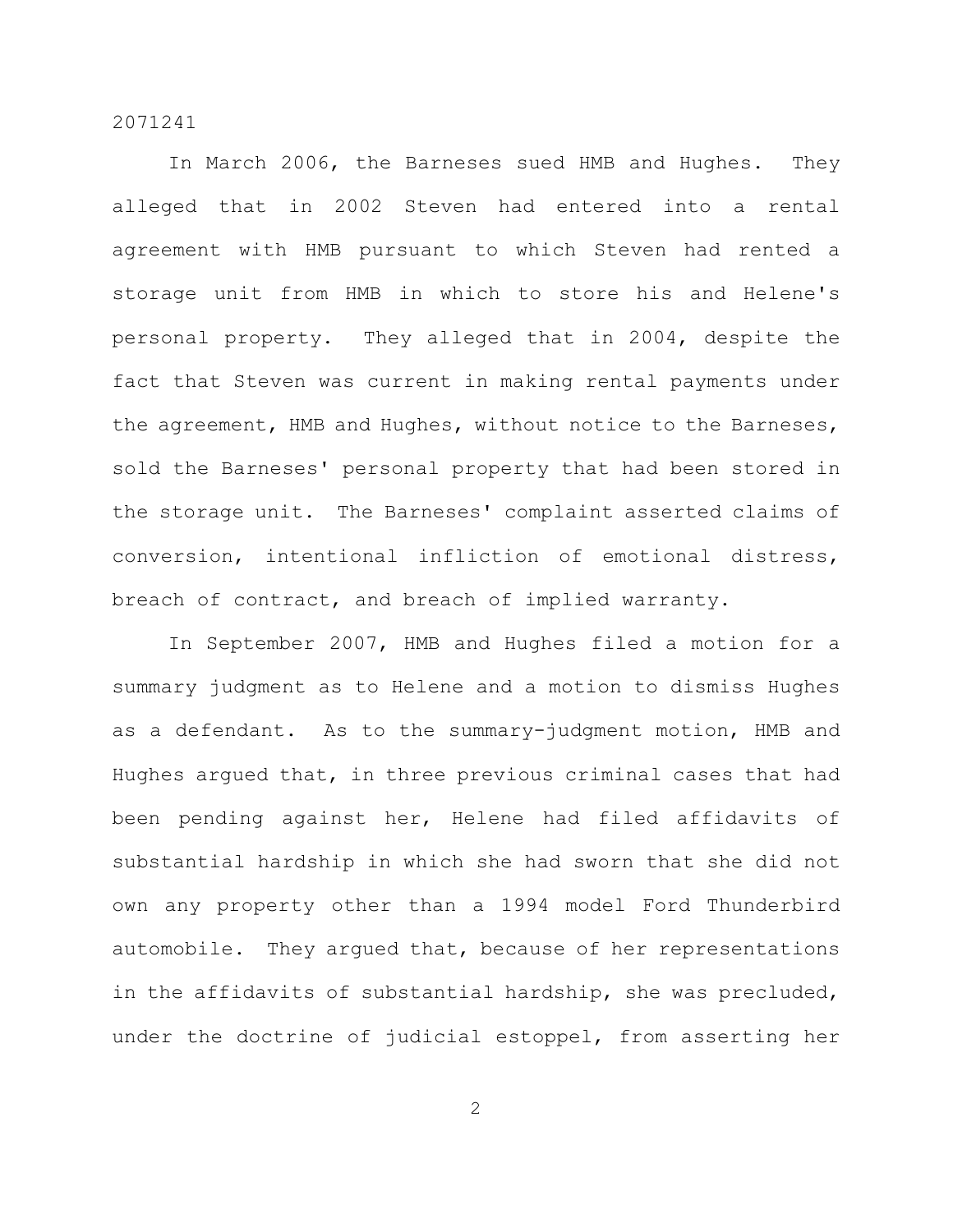ownership of the personal property that had been contained in the storage unit. As to the motion to dismiss, Hughes argued that HMB was a limited-liability company and that Hughes, as a member of HMB, could be liable only for his own actions or conduct and not for the actions or conduct of HMB. He argued that there could be no valid basis on which to hold him liable in his individual capacity. The trial court entered a summary judgment in favor of both defendants as to Helene's claims and granted Hughes's motion to dismiss him as a defendant from the case, leaving only Steven's claims against HMB to be adjudicated.

In July 2008, HMB filed a motion for a summary judgment as to Steven's claims against HMB. HMB argued that, like Helene, Steven had submitted, in a criminal case pending against him, an affidavit of substantial hardship in which he had sworn that he owned no personal property other than a pickup truck and a boat. Thus, HMB argued, Steven was judicially estopped from asserting his ownership of the personal property that was contained in the storage unit. On August 18, 2008, the trial court expressly granted HMB's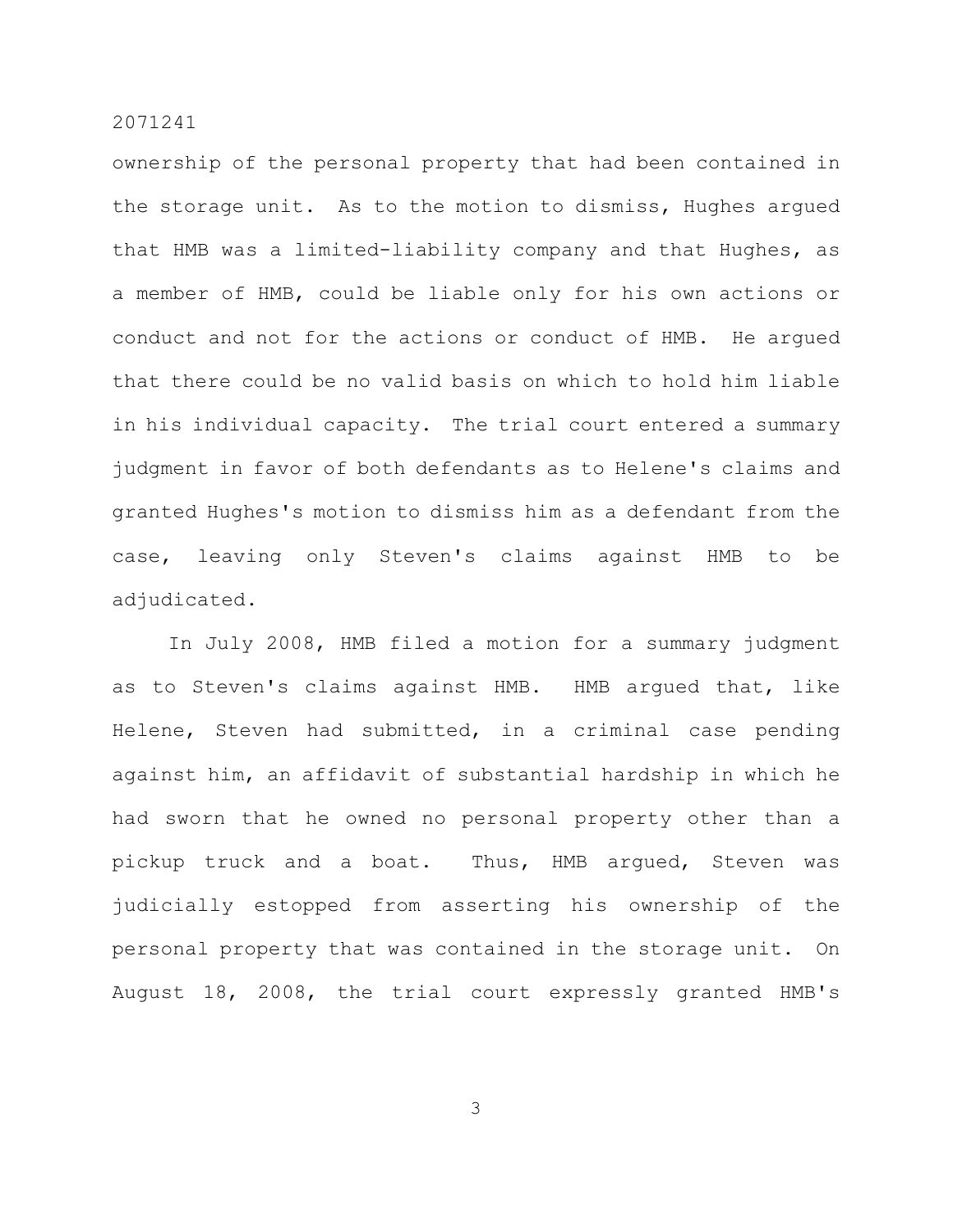motion and entered a summary judgment in HMB's favor. The trial court's judgment read:

"Defendant's motion for summary judgment is granted as to defendant [sic], Steven Barnes. See, ORDER of November 14, 2007, granting defendant's motion for summary judgment [as] to co-plaintiff, Helene Barnes.

"Court costs are taxed as paid."

(Emphasis added.) On the following day, the trial court, apparently recognizing that it had mistakenly identified Steven as a "defendant" in the litigation, corrected the judgment to read:

"Defendant's motion for summary judgment is granted as to Plaintiff, Steven Barnes. See, ORDER of November 14, 2007, granting defendant's motion for summary judgment as to co-plaintiff, Helene Barnes.

"Court costs are taxed as paid."

(Emphasis added.)

On September 30, 2008, 43 days after the entry of the August 18, 2008, final judgment, and 42 days after the entry of the August 19, 2008, correction, the Barneses filed a notice of appeal. The Alabama Supreme Court transferred the appeal to this court pursuant to  $$ 12-2-7(6)$ , Ala. Code 1975.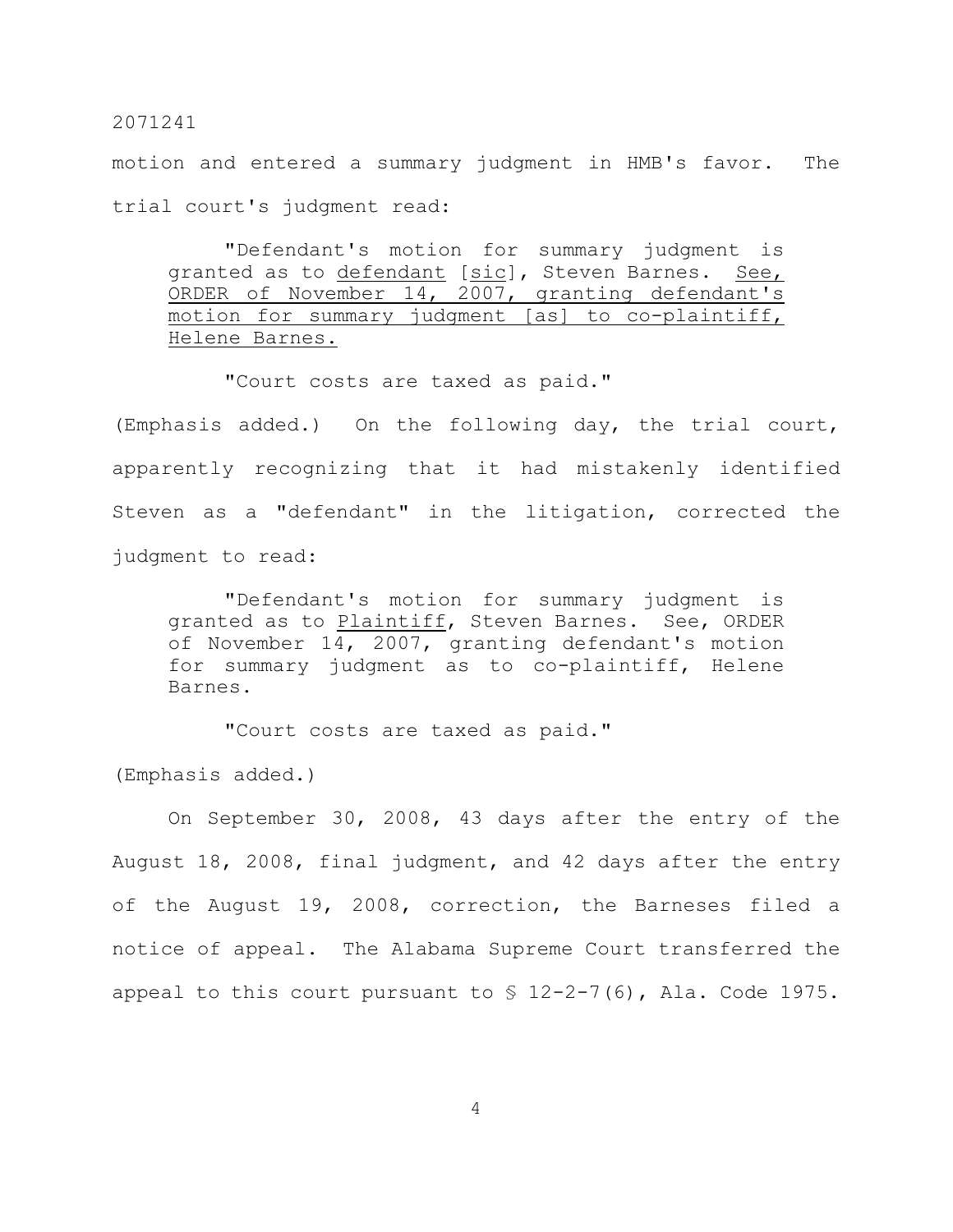Before we may properly reach the Barneses' substantive contentions, we must first consider the question of appellate jurisdiction. Although no party has questioned this court's jurisdiction, "'jurisdictional matters are of such magnitude that we take notice of them at any time and do so even ex mero motu.'" Wallace v. Tee Jays Mfg. Co., 689 So. 2d 210, 211 (Ala. Civ. App. 1997) (quoting Nunn v. Baker, 518 So. 2d 711, 712 (Ala. 1987)).

Rule 4(a)(1), Ala. R. App. P., provides, with limited exceptions that are not pertinent in this case, that a party wishing to appeal must file a notice of appeal within 42 days of the date of the entry of the judgment. "The timely filing of a notice of appeal is a jurisdictional act." Marsh v. Marsh, 852 So. 2d 161, 163 (Ala. Civ. App. 2002).

Rule 60(a), Ala. R. Civ. P., provides, in pertinent part, that "[c]lerical mistakes in judgments, orders, or other parts of the record and errors therein arising from oversight or omission may be corrected by the court at any time of its own initiative or on the motion of any party and after such notice, if any, as the court orders." This court has noted that "the substantive effect of a Rule 60(a) order 'is a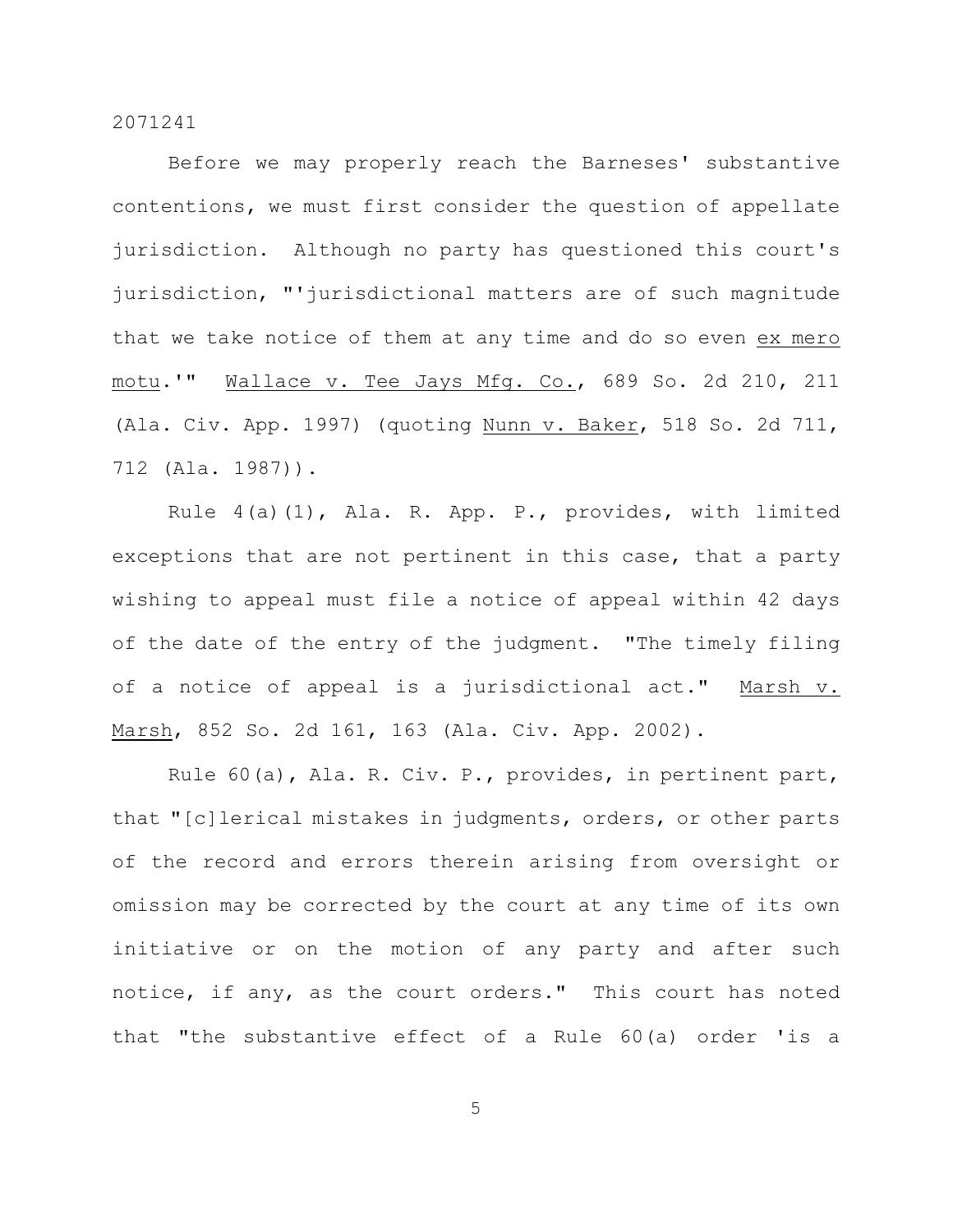correction of the original judgment to reflect the original intention of the trial court.'" Luker v. Carrell, [Ms. 2040318, Mar. 31, 2006] \_\_\_ So. 3d \_\_\_, \_\_\_ (Ala. Civ. App. 2006) (quoting Bergen-Patterson, Inc. v. Naylor, 701 So. 2d 826, 829 (Ala. Civ. App. 1997)), rev'd on other grounds, Ex parte Luker, [Ms. 1051805, Aug. 31, 2007] So. 3d (Ala. 2007). A change to a judgment to correct a clerical error relates back to the date of the entry of the final judgment. See id. Unlike when a judgment "correction" actually amounts to an amendment of a judgment that changes a prevailing party,<sup>1</sup> a correction to a final judgment pursuant to Rule 60(a) "has no bearing on the timeliness of an appeal from the original uncorrected judgment." See J.S. v. S.W., 702 So. 2d 169, 171 (Ala. Civ. App. 1997).

As previously noted, the trial court entered a final judgment on August 18, 2008. On the following day, it changed a single word of its judgment to indicate that Steven Barnes

 $1\overline{\text{Brown V. Brown}}$ , 988 So. 2d 1053, 1057-58 (Ala. Civ. App. 2008), is distinguishable because the judgment under review in this case was, on its face, adverse to Steven; the only pending summary-judgment motion at the time of the entry of the August 18, 2008, judgment was the one filed by HMB seeking a judgment against Steven.